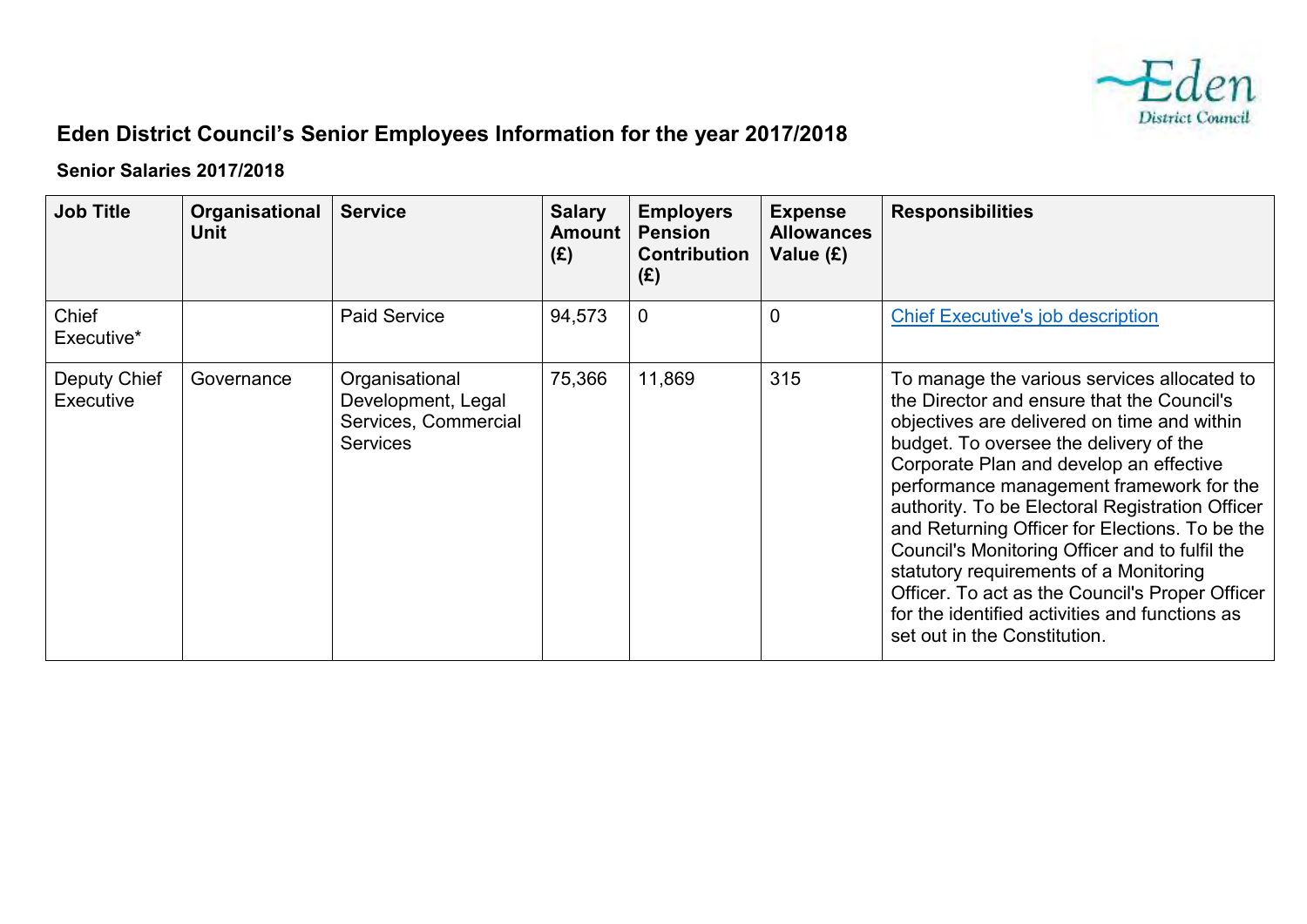| <b>Job Title</b>       | Organisational<br>Unit | <b>Service</b>                                                                                     | <b>Salary</b><br><b>Amount</b><br>(E) | <b>Employers</b><br><b>Pension</b><br><b>Contribution</b><br>(E) | <b>Expense</b><br><b>Allowances</b><br>Value (£) | <b>Responsibilities</b>                                                                                                                                                                                                                                                                                                                                                                                                                                                                                                                                                                                                                                                                                                                                 |
|------------------------|------------------------|----------------------------------------------------------------------------------------------------|---------------------------------------|------------------------------------------------------------------|--------------------------------------------------|---------------------------------------------------------------------------------------------------------------------------------------------------------------------------------------------------------------------------------------------------------------------------------------------------------------------------------------------------------------------------------------------------------------------------------------------------------------------------------------------------------------------------------------------------------------------------------------------------------------------------------------------------------------------------------------------------------------------------------------------------------|
| Director of<br>Finance | Finance                | <b>Customer Services,</b><br><b>Financial Services</b><br>Section, Revenues and<br><b>Benefits</b> | 62,765                                | 10,219                                                           | 455                                              | To manage, lead and direct the Department<br>of Finance and to provide a full professional<br>service for the Council to embrace the<br>primary functions of financial administration,<br>revenues and benefits, customer services<br>and information technology. To be the<br><b>Council's Senior Information Risk Owner</b><br>(SIRO), Head of Internal Audit, Risk<br>Management lead, Governance lead (joining<br>with Director of Corporate and Legal<br>Services) be the lead on Members'<br>allowances and the secretary to the<br>Independent Remuneration Panel, be the<br>Accounts and Governance Committee lead,<br>Resources Portfolio lead, business continuity<br>lead, anti-fraud lead and designated anti-<br>money laundering officer. |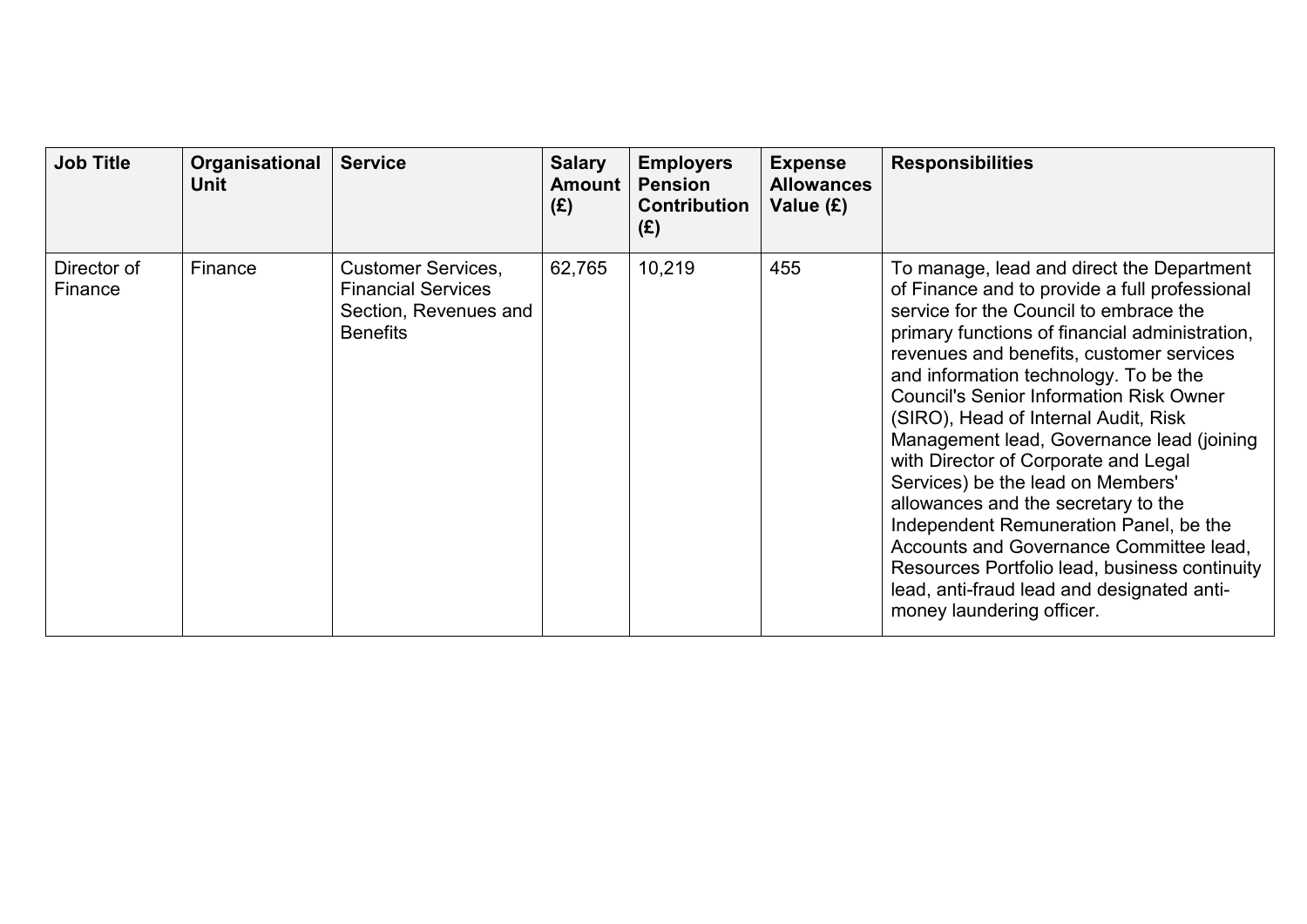| <b>Job Title</b>                                                 | Organisational<br><b>Unit</b>       | <b>Service</b>                                                                                                                                                                                                                                                                                                     | <b>Salary</b><br><b>Amount</b><br>(E) | <b>Employers</b><br><b>Pension</b><br><b>Contribution</b><br>(E) | <b>Expense</b><br><b>Allowances</b><br>Value (£) | <b>Responsibilities</b> |
|------------------------------------------------------------------|-------------------------------------|--------------------------------------------------------------------------------------------------------------------------------------------------------------------------------------------------------------------------------------------------------------------------------------------------------------------|---------------------------------------|------------------------------------------------------------------|--------------------------------------------------|-------------------------|
| Deputy<br><b>Director</b><br><b>Technical</b><br><b>Services</b> | <b>Technical</b><br><b>Services</b> | Contracts<br>Management, Parking,<br>Estates, Land<br>Charges, Corporate<br>Health & Safety,<br>Facilities, Leisure<br>including Communities,<br>Equalities, Community<br>Safety Partnership,<br>Planning Services,<br>Development Control,<br><b>Building Control,</b><br>Planning Policy,<br>Conservation, Trees | 51,161                                | 8,390                                                            | $\mathbf 0$                                      |                         |
| Deputy<br><b>Director</b><br>Environmental<br><b>Services</b>    | Environmental<br><b>Services</b>    | Environmental<br>Protection, Housing,<br>Health & Safety, Food<br>Safety, Community<br>Wardens, Health &<br>Wellbeing                                                                                                                                                                                              | 51,775                                | 8,491                                                            | $\mathbf 0$                                      |                         |

\*The post of Chief Executive is filled under a contract for services with Enterprise Prospects Limited. Payments to this company totalled £94,573 for 2017/2018.